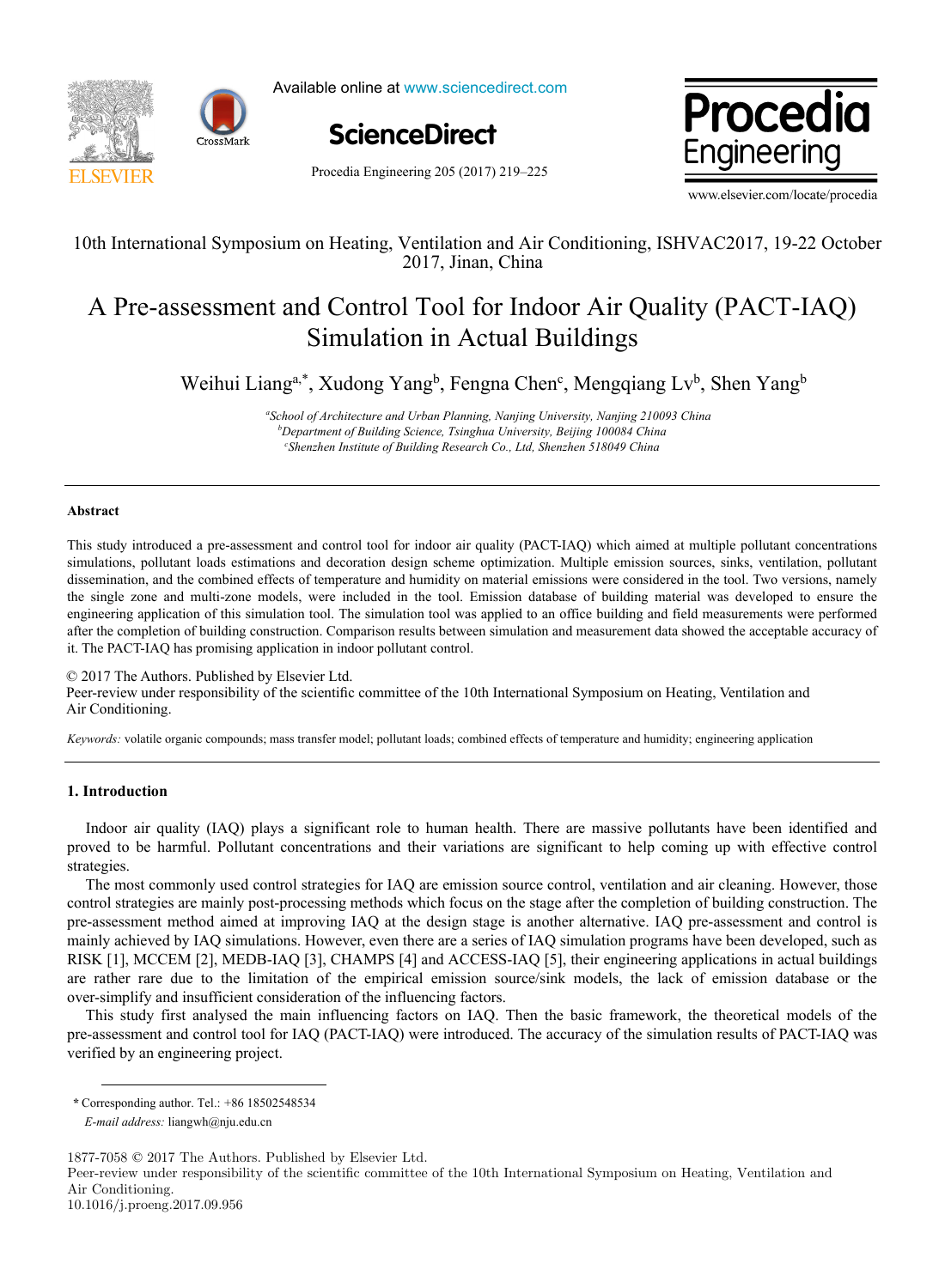|                   | Nomenclature                                                        |  |  |  |  |  |
|-------------------|---------------------------------------------------------------------|--|--|--|--|--|
| $A_{s}$           | the area of the sorption material s, $m2$                           |  |  |  |  |  |
| $A_n$             | the emission area of material $n$ , m <sup>2</sup>                  |  |  |  |  |  |
| $C_a(t)$          | the VOC concentration, $mg/m3$                                      |  |  |  |  |  |
| $C_{ai}(t)$       | the VOC concentrations of zone <i>i</i> , mg/m <sup>3</sup>         |  |  |  |  |  |
| $C_{aj}(t)$       | the VOC concentrations of zone <i>j</i> , mg/m <sup>3</sup>         |  |  |  |  |  |
| $C_{out}(t)$      | the outdoor VOC concentrations, $mg/m3$                             |  |  |  |  |  |
| <b>CADR</b>       | the clean air delivery rate of air cleaners, m <sup>3</sup> /h      |  |  |  |  |  |
| $E_n(t)$          | the emission rate from material <i>n</i> , mg/(m <sup>2</sup> .h)   |  |  |  |  |  |
| $N_{Ei}$          | the total number of the emission sources in zone $i$                |  |  |  |  |  |
| $N_{\rm{si}}$     | the total number of the sinks in zone i                             |  |  |  |  |  |
| $Q_{j-i}(t)$      | the ventilation rates from zone <i>j</i> to zone <i>i</i> , $m3/h$  |  |  |  |  |  |
| $Q_{i-j}(t)$      | the ventilation rates from zone <i>i</i> to zone <i>j</i> , $m^3/h$ |  |  |  |  |  |
| $Q_{out\_ini}(t)$ | the ventilation rate from zone <i>i</i> to outdoor, $m^3/h$         |  |  |  |  |  |
| $Q_{out}(t)$      | the ventilation rate from outdoor to indoor, $m^3/h$                |  |  |  |  |  |
| $R_s(t)$          | the sorption rate of sorption material s, mg/(m <sup>2</sup> .h)    |  |  |  |  |  |
|                   | time, h                                                             |  |  |  |  |  |
|                   | the volume of aimed building, $m3$                                  |  |  |  |  |  |
| $V_i$             | the volume of zone i, $m3$                                          |  |  |  |  |  |

# **2. Method**

# *2.1. Influencing factor analysis and their simplification*

The PACT-IAQ is mainly focused on two different kinds of pollutants, namely volatile organic compounds (VOCs) and particulate matter. Take indoor VOCs as an example, the concentrations are influenced by many factors which are illustrated in Fig. 1. These factors can generally be divided to emission sources/sinks, ventilation and air cleaning.



Fig. 1. The main influencing factors of indoor VOC concentrations

Emission and sorption from different kinds of building materials influence the pollutant loads indoor, and then affect indoor VOC concentrations. However, not all kinds of building materials are main emission sources. Thus, the main emission sources selection is recommended to be conducted before IAQ simulation. This could be done in two ways. First, materials that were known as VOC emission sources from previous studies were directly chosen. Otherwise, qualitative or quantitative measurements using headspace measurement or a small-scale environmental chamber are needed to make the selection. Moreover, the time schedule of building construction and decoration influence the age of building materials from the emission to the simulation due time. This should also be considered in the tool [6].

Ventilation plays a role in the pollutant dissemination among rooms as well as the transport between indoor and outdoor. For mechanical ventilation, the supply air rate, fresh air rate, exhaust air rate of the simulated room need to be collected. For natural ventilation, ventilation rate is affected by outdoor environmental conditions, indoor temperature, air tightness and window/door opening behaviors of the buildings etc. Thus the natural ventilation rate will vary with time and very hard to be determined accurately. According to our sensitivity analysis, ventilation rate with all window/door closed is more important to indoor VOC concentration simulation than the occasion with window/door opened. Thus, ventilation rate with window/door closed is recommended to be measured directly or simulated by the ventilation software. Ventilation rate with window/door opened could either be simulated by the ventilation software or simplified to a constant value, e.g. 5 h<sup>-1</sup>, for the single zone model sometimes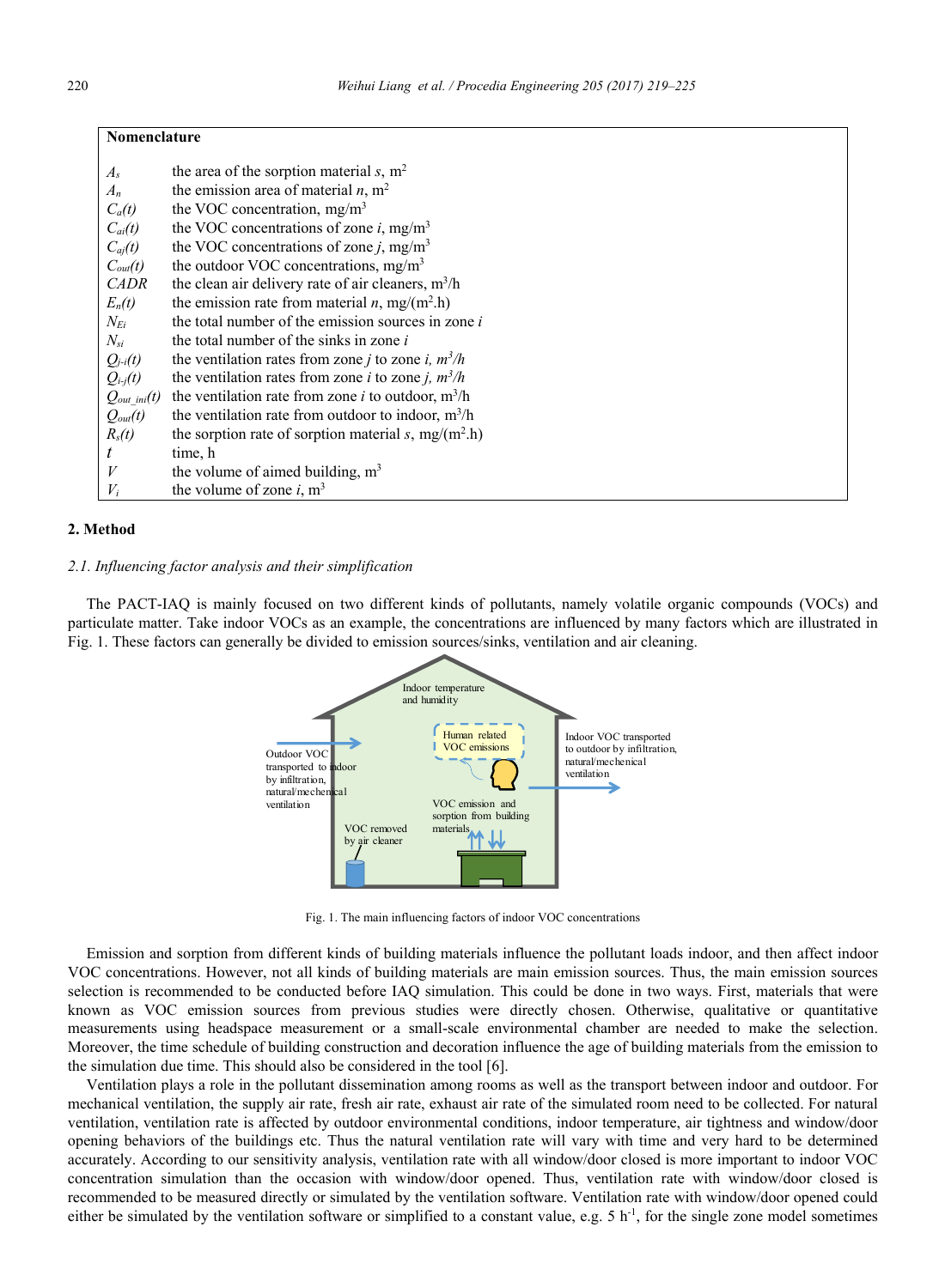Air cleaning techniques are widely used indoors. Air cleaner is one of the most popular used approaches. The clean air delivery rate (CADR) was used to represent the air clean ability of it.

Environmental conditions such as temperature and humidity, wind speed and direction could also influence indoor VOCs from two different aspects. On the one hand, the environmental conditions influence the wind pressure of the buildings, which will influence the ventilation rate and pollutant disseminations. On the other hand, indoor temperature and humidity may affect material emissions and sorption rates. Thus, their effects are considered in the ventilation and material emission/sorption models in PACT-IAQ.

## *2.2. Framework of PACT-IAQ*

Based on the influencing factor analysis, the framework of PACT-IAQ includes three main input modules, the emission source/sink, ventilation and air cleaning, and one output modules, which is illustrated in Fig. 2. Each input module includes several mathematical models.



Fig. 2. The framework of PACT-IAQ

## *2.3. Mathematical models of PACT-IAQ*

## • Room models

The model assumes that the building is divided to multiple air zones and the air is well-mixed in each zone. The room model of the PACT-IAQ is based on the law of mass conservation. For chemical pollutants like VOCs, the mass balance equation of the multi-zone model can be expressed as:

$$
V_i \frac{dC_{ai}(t)}{dt} = \sum_j Q_{j-i}(t)C_{aj}(t) - \sum_j Q_{i-j}(t)C_{ai}(t) + Q_{out\_ini}(t)C_{out}(t) - Q_{in\_out}(t)C_{ai}(t) + \sum_{n=1}^{N_{El}} A_n E_n(t) - \sum_{s=1}^{N_{si}} A_s R_s(t) - C A D R^* C_{ai}(t) \tag{1}
$$

Where  $V_i$  is the volume of zone  $i$ ,  $m^3$ ;  $C_{ai}(t)$  and  $C_{aj}(t)$  are the VOC concentrations of zone  $i$  and zone  $j$ , mg/m<sup>3</sup>;  $t$  is time, h;  $Q_{i,j}(t)$  and  $Q_{i,j}(t)$  are the ventilation rates from zone *j* to zone *i* and zone *i* to zone *j*, respectively, m<sup>3</sup>/h;  $Q_{out\_init}(t)$  is the ventilation rate from outdoor to zone *i*, m<sup>3</sup>/h;  $Q_{in\ out}(t)$  is the ventilation rate from zone *i* to outdoor, m<sup>3</sup>/h;  $C_{out}(t)$  is the outdoor VOC concentrations, mg/m<sup>3</sup>;  $A_n$  is the emission area of material  $n$ , m<sup>2</sup>;  $E_n(t)$  is the emission rate from material  $n$ , mg/(m<sup>2</sup>.h);  $N_{E_i}$  is the total number of the emission sources in zone *i*;  $A_s$  is the area of the sorption material *s*,  $m^2$ ;  $R_s(t)$  is the sorption rate of sorption material *s*, mg/(m<sup>2</sup>.h);  $N_{si}$  is the total number of the sinks in zone *i*; *CADR* is the clean air delivery rate of air cleaners, m<sup>3</sup>/h.

When the VOC concentrations between zones are well-mixed, then single zone model could be used and the mass balance equation could be expressed as:

$$
V\frac{dC_a(t)}{dt} = Q_{out}(t)C_{out}(t) - Q_{out}(t)C_a(t) + \sum_{n=1}^{N_E} A_n E_n(t) - \sum_{s=1}^{N_s} A_s R_s(t) - CADR * C_a(t)
$$
\n(2)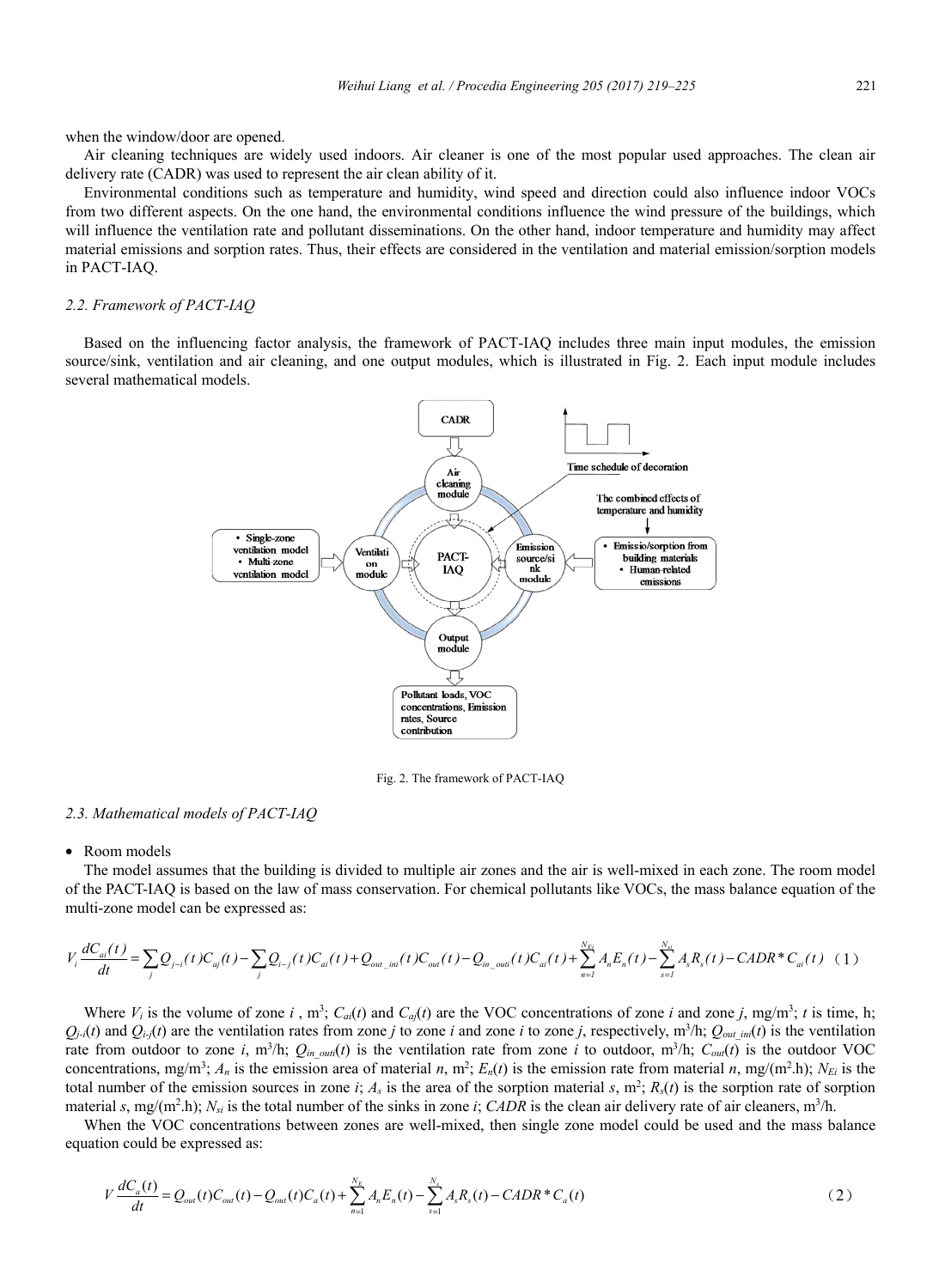Where *V* is the volume of aimed building,  $m^3$ ;  $C_a(t)$  is the VOC concentration, mg/m<sup>3</sup>; *t* is time, h;  $Q_{out}(t)$  is the ventilation rate from outdoor to indoor,  $m^3/h$ ;  $C_{\text{out}}(t)$  is the outdoor VOC concentrations, mg/m<sup>3</sup>.

• Ventilation models

According to the layout and mixing conditions of the simulated building, either single zone or multi-zone ventilation models could be used. When the zone number of the building is few or the air is well-mixed between zones, the single-zone model may be used. The building could be treated as one zone and ventilation rate of the zone should be given in the simulation. When the zone number is large, concentration differences may be occurred among zones, then multi-zone model is recommended. Ventilation between zones, between indoor and outdoor could be simulated by CONTAM.

• Emission/sorption models

To solve the above mass balance equations and obtain the time-varying indoor VOC concentrations, emission rates of different kinds of building materials should be estimated by different emission models. Generally speaking, building materials encountered indoor could be classified to dry material, wet material and composite material. Emission models used for different types of material in PACT-IAQ are listed in Table 1.

| Table 1. Emission models used in PACT-IAQ |                                                                        |            |  |  |  |  |
|-------------------------------------------|------------------------------------------------------------------------|------------|--|--|--|--|
| Material type                             | Emission model                                                         | References |  |  |  |  |
|                                           | One-phase mass transfer model-without temperature and humidity effects | [7]        |  |  |  |  |
| Dry material                              | One-phase mass transfer model-with temperature and humidity effects    | [8]        |  |  |  |  |
|                                           | Double surface emission model                                          | [9]        |  |  |  |  |
|                                           | Multi-layer emission model                                             | [10]       |  |  |  |  |
| Wet material                              | Exponential empirical models                                           | $[11]$     |  |  |  |  |
|                                           | Numerical models                                                       | [12]       |  |  |  |  |
| Composite material                        | Exponential empirical models                                           | $[11]$     |  |  |  |  |
|                                           | Numerical model for composite material                                 | [13]       |  |  |  |  |

Langmuir empirical model [14] is widely used for material sorption in existing IAQ software, such as RISK、MCCEM and IAQX. The sorption model [15] developed by Yang is used in ACCESS-IAQ. In PACT-IAQ, these sorption models as well as the model developed by Deng et al. [16] are also included.、

#### *2.4. Database development*

Material emission database of PACT-IAQ is developed by small-scale and large-scale environmental chambers. Building materials were tested under constant environmental conditions, e.g. 25℃, 50%, 1h-1, over 72 h. Emission parameters were regressed by the grid searching method introduced by He et al. [17]. The database has been developed since 2009 and over 300 building materials were included in the database until now. The most widely used material types are included and it still under developing and more building materials will be added to it.

# **3. Engineering application and validation**

To validate the accuracy of PACT-IAQ, formaldehyde concentrations of an office building were simulated and compared with the measurement data.

## *3.1. Basic information collection*

The basic information need to be collected before IAQ simulation includes the layout of the building, the volumes of each rooms, the decoration material list, the area of building materials, decoration time schedule, and the indoor and outdoor environmental conditions. Fig. 3 is the layout of the office. Based upon the aforementioned methods, the main emission sources are selected and the corresponding areas are collected. Table 2 lists the room volumes and the areas of the building materials of the target rooms. Decoration time schedule and emission parameters of each material are listed in Tables 3 and 4, respectively. Ventilation rate of the office is simulated by CONTAM according to the layout and dynamic outdoor environmental conditions.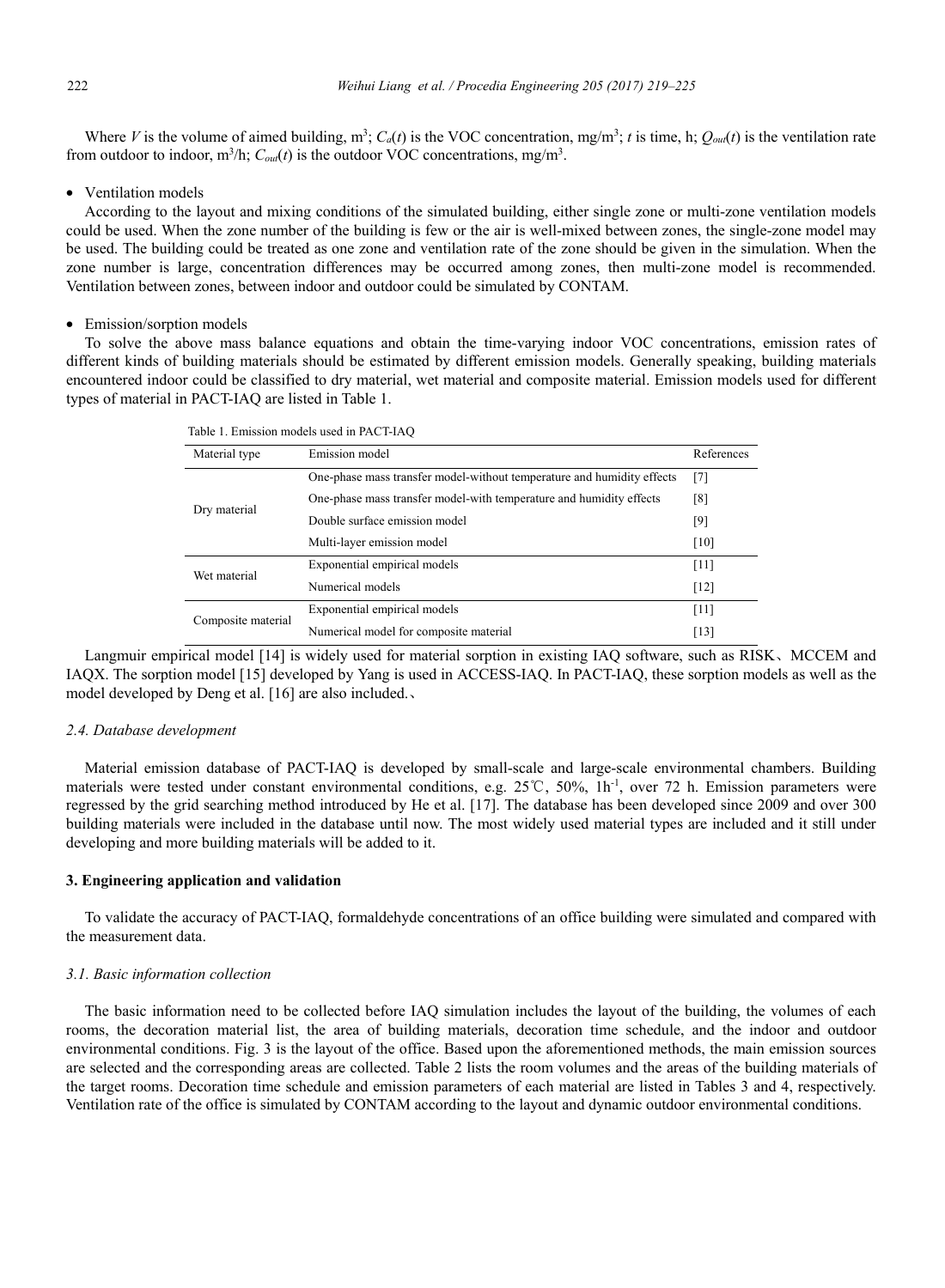

Fig. 3. The layout of the office building

| Table 2. The room volume and area of the main decoration materials |  |
|--------------------------------------------------------------------|--|
|--------------------------------------------------------------------|--|

| Room Name                       | Meeting room No.3 | Office No. 1     | Head office  | VIP reception room | Finance office |
|---------------------------------|-------------------|------------------|--------------|--------------------|----------------|
| Room volume $(m^3)$             | 228.5             | 41.3             | 46.2         | 152.7              | 193.9          |
| Wood veneer of ceiling $(m2)$   | $\theta$          | $\boldsymbol{0}$ | $\theta$     | $\Omega$           | 20.7           |
| Wood veneer of wall $(m2)$      | 40.5              | 0                | $\mathbf{0}$ | 17.4               | 0.0            |
| Furniture $(m2)$                | 122.0             | 17.7             | 28.1         | 14.4               | 64.6           |
| Door $(m^2)$                    | 5.6               | 3.1              | 3.6          | 3.5                | 3.9            |
| Carpet $(m2)$                   | 80.5              | 14.5             | 16.3         | 53.8               | 68.3           |
| White latex of ceiling $(m2)$   | $\mathbf{0}$      | $\overline{0}$   | $\mathbf{0}$ | $\mathbf{0}$       | 20.7           |
| White latex of wall $(m2)$      | 46.1              | 3.1              | 3.6          | 20.9               | 3.9            |
| White latex of furniture $(m2)$ | $\Omega$          | 0                | 15.0         | $\mathbf{0}$       | $\mathbf{0}$   |
| Carpet adhesive $(m2)$          | 10.5              | 1.9              | 2.1          | 7.0                | 8.9            |
| Wall paint $(m2)$               | 79.4              | 14.5             | 16.3         | 86.0               | 43.6           |
| Glass cement $(m2)$             | 1.5               | 1.5              | 1.1          | 1.1                | 3.1            |

Table 3. Decoration time schedule of the office building

| Material Name            | Date      | Time to the decoration begin | <b>Material Name</b> | Date       | Time to the decoration begin |
|--------------------------|-----------|------------------------------|----------------------|------------|------------------------------|
| White latex of ceiling   | 2014/5/31 | 0 <sub>h</sub>               | Carpet               | 2014/11/15 | 4032 h                       |
| Wood veneer of ceiling   | 2014/5/31 | 0 <sub>h</sub>               | Door                 | 2014/10/21 | 3432 h                       |
| Wall paint               | 2014/8/27 | 2112h                        | Carpet adhesive      | 2014/11/15 | 4032h                        |
| Glass cement             | 2014/9/20 | 2688 h                       | Furniture            | 2014/11/20 | 4152 h                       |
| White latex of furniture | 2014/9/28 | 2880 h                       | Occupancy time       | 2014/12/27 | 5040 h                       |
| White latex of wall      | 2014/10/2 | 2976 h                       | Field measurement    | 2015/1/31  | 5880 h                       |
| Wood veneer of wall      | 2014/10/2 | 2976 h                       |                      |            |                              |

| Table 4. | Emission parameters of each materials |  |  |
|----------|---------------------------------------|--|--|
|----------|---------------------------------------|--|--|

| Dry material |                        |      |                            |             |                        |      |                            |
|--------------|------------------------|------|----------------------------|-------------|------------------------|------|----------------------------|
| Name         | $D_m(m^2/s)$           | K    | $C_0$ (mg/m <sup>3</sup> ) | Name        | $D_m(m^2/s)$           | Κ    | $C_0$ (mg/m <sup>3</sup> ) |
| Furniture    | $1.98 \times 10^{-13}$ | 4341 | 19492                      | Carpet      | $2.03 \times 10^{-13}$ | 3639 | 22201                      |
| Door         | $1.05 \times 10^{-13}$ | 3277 | 3277                       | Wood veneer | $6.30\times10^{-13}$   | 580  | 2898                       |
| Wet material |                        |      |                            |             |                        |      |                            |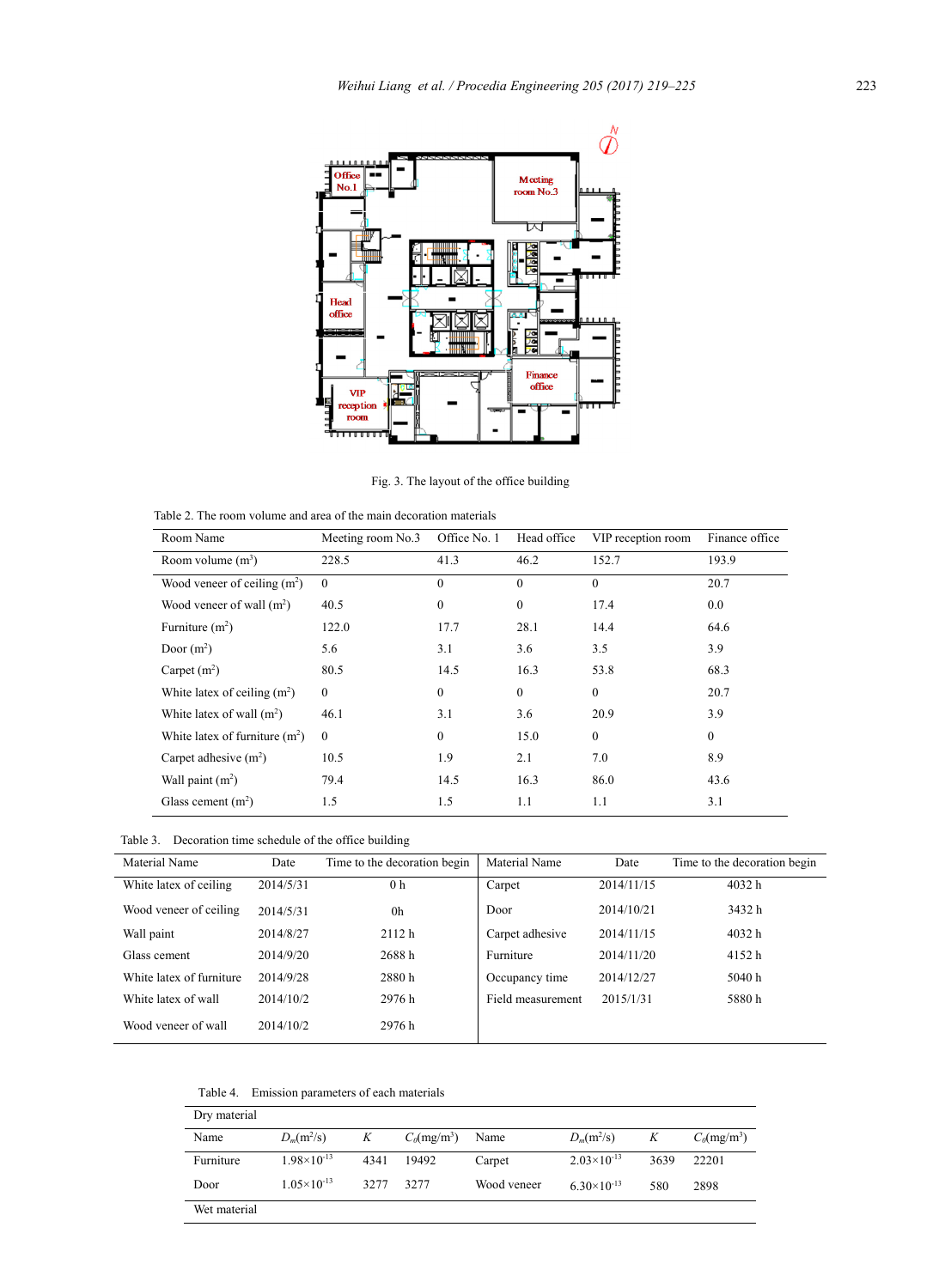| Name                     | $E_l$ (mg/m <sup>2</sup> /h) | $k_1(1/h)$ | Name            | $E_l$ (mg/m <sup>2</sup> /h) | k/(1/h) |
|--------------------------|------------------------------|------------|-----------------|------------------------------|---------|
| White latex of ceiling   | 0.0905                       | 0.0086     | Carpet adhesive | 0.0716                       | 0.0079  |
| White latex of wall      | 0.0905                       | 0.0086     | Wall paint      | 0.1868                       | 0.0200  |
| White latex of furniture | 0.0905                       | 0.0086     | Glass cement    | 0.0919                       | 0.0110  |

## *3.2. VOC concentrations results*

Formaldehyde concentrations of the target rooms are shown in Fig. 4. The start time of the building construction is corresponding to 0 h in the figure. Indoor formaldehyde concentrations increased when there was a new material introduced. Highest formaldehyde concentrations occurred after wall painting during the simulation duration. Formaldehyde concentrations exceeded the national standard limitation  $(0.1 \text{ mg/m}^3)$  right after the completion of building construction. The highest formaldehyde concentration occurred in office No. 1 and the lowest was the VIP reception room among all the target rooms.



Fig. 4. Formaldehyde concentration variations of the target rooms

#### *3.3. Comparison between simulation and measurement results*

After the completion of building construction, indoor formaldehyde concentrations were measured after all windows and doors closed for 12 h. Comparison between the simulation results and measurement data is illustrated in Fig. 5. The differences between them were within 0.02 mg/m<sup>3</sup> (20%) in most occasion, which is acceptable for engineering application.



Fig. 5. Formaldehyde concentration comparison between the simulation and measurement results

# **4. Conclusions**

In this paper, we introduced a pre-assessment and control tool for indoor air quality (PACT-IAQ). The different renovation stage, multiple emission sources/sinks, mechanical/natural ventilation and air cleaning were taken into consideration. Main influencing factors were analyzed and simplified to make it more suitable for engineering application. Framework and theoretical models of the tool were briefly introduced. The accuracy of the tool was validated by a multi-room office building. VOC concentrations were measured after the completion of building construction. The differences between simulation result and